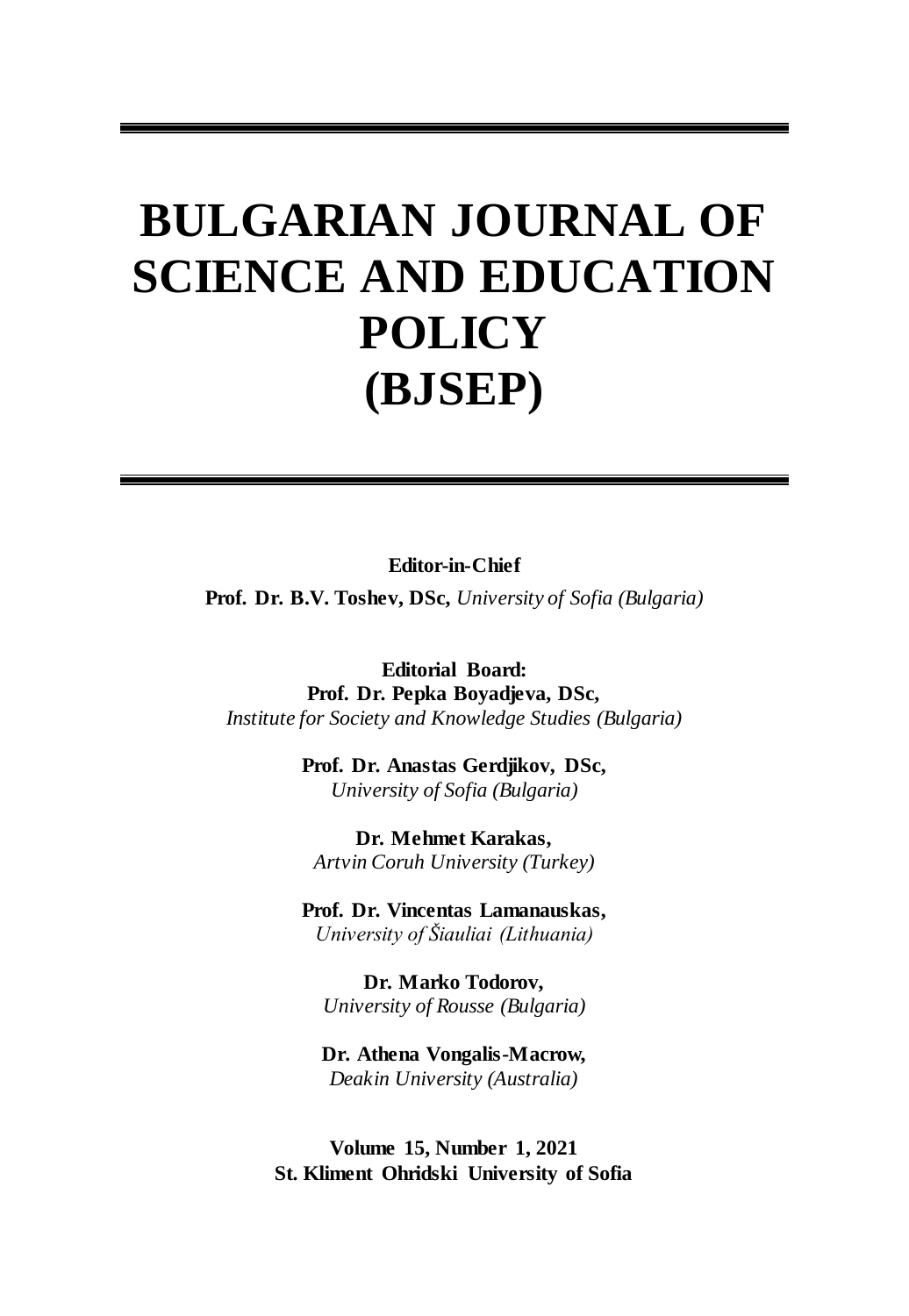Contributors from both faculty and administrators from all over the world are encouraged to send manuscripts that should be written in a readable and scholarly manner. Manuscripts (in English or in Bulgarian) should not exceed 25 standard pages in length including illustrations, tables, figures and references. Articles must be accompanied by a summary of size not exceeding 15 lines. Style should conform to that of the Publication Manual of the American Psychological Association, widely used for such type of publications.

The electronic submission of the manuscripts (in word format) is preferable.

Manuscripts should be sent to the editor of BJSEP:

Professor B.V. Toshev, University of Sofia, 1 James Bourchier Blvd., 1164 Sofia BULGARIA

> Available E-Mails: [toshev@chem.uni-sofia.bg](file://///rumi/DOCUME~1/toshev.IBM/LOCALS~1/Temp/toshev@chem.uni-sofia.bg) [bjsep@abv.bg](mailto:bjsep@abv.bg)

#### FOUNDING COMMITTEE:

Prof. Dr. D. Gyurov, f.Vice-Rector, University of Sofia Prof. Dr. Y. Kuzmanova, DSc., f. President of the Bulgarian Rector Conference Prof. Dr. I. Lalov, DSc., f. Minister of Education and Science Acad. Prof. Dr. M. Mateev, DSc., f. Minister of Education Prof. Dr. I. Petkov, DSc., f. Vice-Rector, University of Sofia Dr. M. Todorov, f. Minister of Education and Science Prof. Dr. B.V. Toshev, DSc., f. Deputy Minister of Education and Science

© 2021 St. Kliment Ohridski University of Sofia ISSN 1313-1958 (print) ISSN 1313-9118 (online) Printed in Bulgaria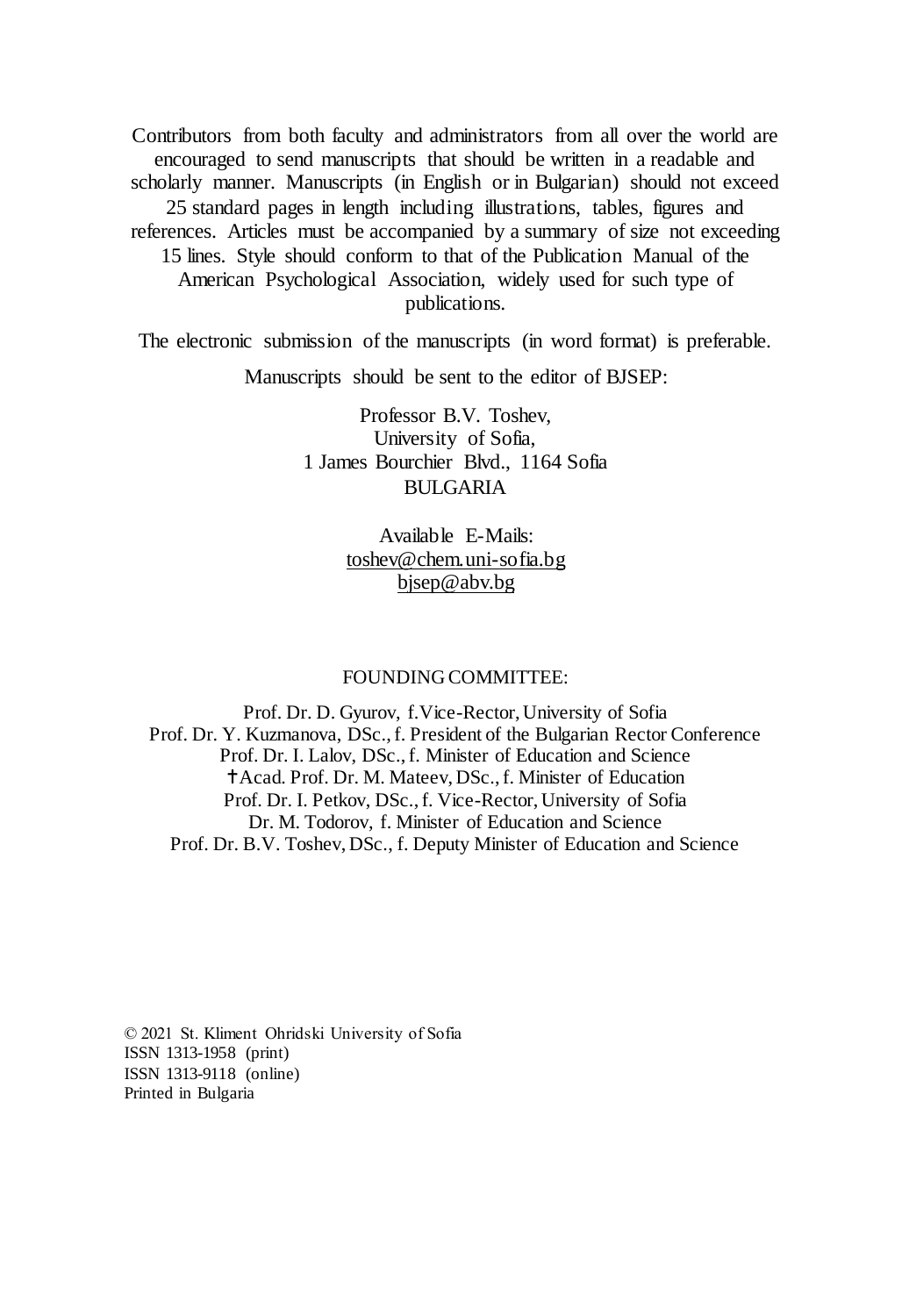# **BULGARIAN JOURNAL OF SCIENCE AND EDUCATION POLICY (BJSEP)**

## **Contents**

### **ARTICLES**

Teaching Practice Experiences of Student Teachers of Social Studies / 5 Nadire Emel Akhan, Burcu Kaymak (Turkey)

Experiences of Mathematics Instructors of Adopting Web2.0 Technologies in Ethiopian Universities / 34 Nigusse Arefaine, Aynalem Tesfay, Kassa Michael (Ethiopia)

Ethiopian Public Universities' Mathematics Curriculum: A Change Needed to Technology Supported Learning / 58 Eyasu Gemechu, Amanuel Mogiso, Yusuf Husen (Ethiopia)

A Study of the School Culture in the Context of Yangon Region / 86 Win Thinzarkyaw (China)

Middle School Science and Mathematics Teachers' Classroom Practices of Implementing Reasoning Skills / 109 Mulugeta Atnafu, Kassa Michael, Shimelis Assefa, Mekbib Alemu, Yekoyealem Dessie, Habtamu Wodaj, Challa Regassa, Abera Abate (Ethiopia)

Predictors of Trainee Teachers' Instructional Graphic Production Competence/ 135

Oloei Abiola Lateef (Nigeria)